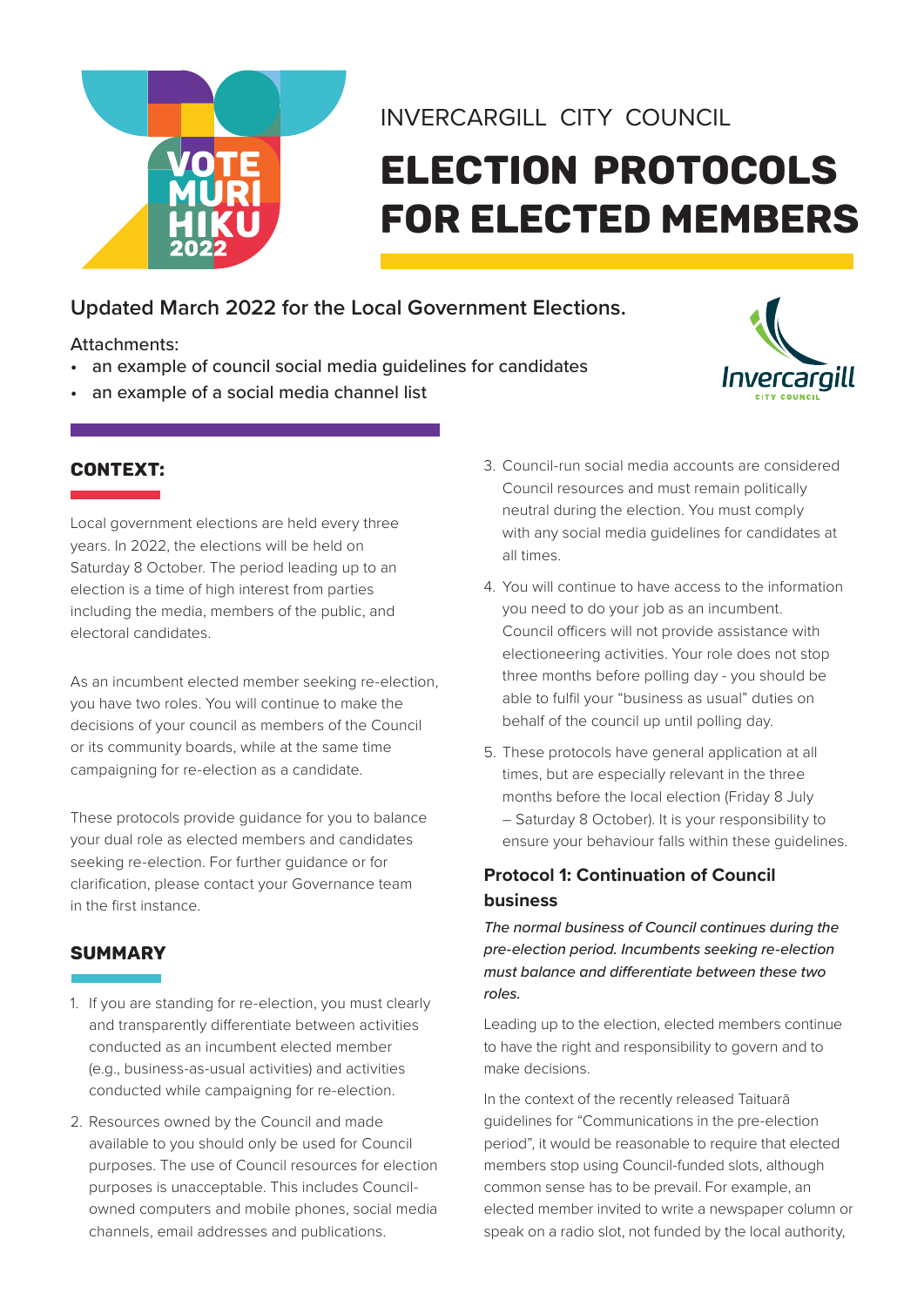cannot reasonably be seen to be receiving an "electoral advantage at ratepayers' expense".

Similarly, whether or not a mayoral column in a council newsletter represents a form of electioneering needs to be judged on the nature of the content and how it is presented. Elected members' roles do not stop three months before polling day - they should be able to fulfil their "business as usual" duties on behalf of the council up until polling day. There is no lacuna or gap in an elected member's three-year term.

However, you should be mindful of an increased level of media and public scrutiny during this period and make a clear and transparent distinction between your activities as an elected member and your activities as a candidate.

#### **Protocol 2: Use of Council resources**

*A local authority must not promote, nor be perceived to promote, the re-election prospects of a sitting member. The use of Council resources for re-election purposes is unacceptable.*

Council would be directly promoting a member's re-election prospects if it allows incumbent elected members to use Council resources<sup>1</sup> explicitly for campaign purposes. This includes all Council communications facilities (such as Council branding, stationery and postage, social media channels, and communications devices).

Council communications will be restricted during the pre-election period, to remove any perception that the Council is helping incumbents to promote their re-election prospects over other candidates.

Your Council contact information will still be available (for example on the Council website or in the Annual Report) so your constituents can contact you about Council business. However, you should not be using your Council-supplied email address or mobile phone for electioneering purposes. If someone contacts you regarding the election on either of these channels, you should reply from your personal email address or mobile phone.

#### **Protocol 3: Social media**

*Council's social media channels are Council resources and must remain politically neutral during the election. Elected members seeking re-election must follow any Council social media guidelines for candidates at all times, and not comment on, share, or otherwise use Council social media channels for electioneering.*

Most councils have produced a set of social media guidelines for candidates. Advice on how to effectively and safely use social media during the election period is in the example attached as Attachment One to this protocol. You should comply with your Council guidelines at all times.

Council's social media channels will remain neutral at all times. Council will promote elections and the importance of voting, but will not associate these posts with any candidates.

Please note that for the period of the election:

- Council's social media channels must not be used by anyone for campaigning purposes. Any campaign-related material (including posts related to nominations and candidacy) will be removed.
- Council social media accounts will not follow any candidates. This may result in your account being unfollowed.
- You may not reply to comments or posts on Council's social media channels encouraging people to like or follow your social media accounts.
- You may not rate, review, check-in or tag the Council's social media channels in your own posts or comments above. If you are unsure or require clarification please contact Michael Morris (Deputy Electoral Officer).

#### **Protocol 4: Availability of information**

*Elected members will have access to the information they need to discharge their roles as incumbents and their Council contact information will still be publicly available. However, Council officers will not provide assistance with electioneering activities.*

You will continue to be supported in your role as an incumbent elected member, including by your Elected Member Support Advisor. However, information requests should be clearly related to Council business and not for re-election purposes.

Information requests for election purposes are welcome. These should be made to the Governance team and will be carried out in accordance with the Local Government Official Information and Meetings Act 1987.

Where the Council supplies information that is not already in the public domain to a candidate, the Council may consider any broader interest in this information alongside the requirement that Council resources

*<sup>1.</sup> Council resources include, but are not limited to, Council-owned or -controlled property and other resources including the Council logo and branding, all Council marketing and communication channels (including social media), Council-supplied business cards, stationery, computers, email, mobile phones, photocopiers, cars, Council venues (other than those available for hire to the general public), Council funds, and Council's human resources.*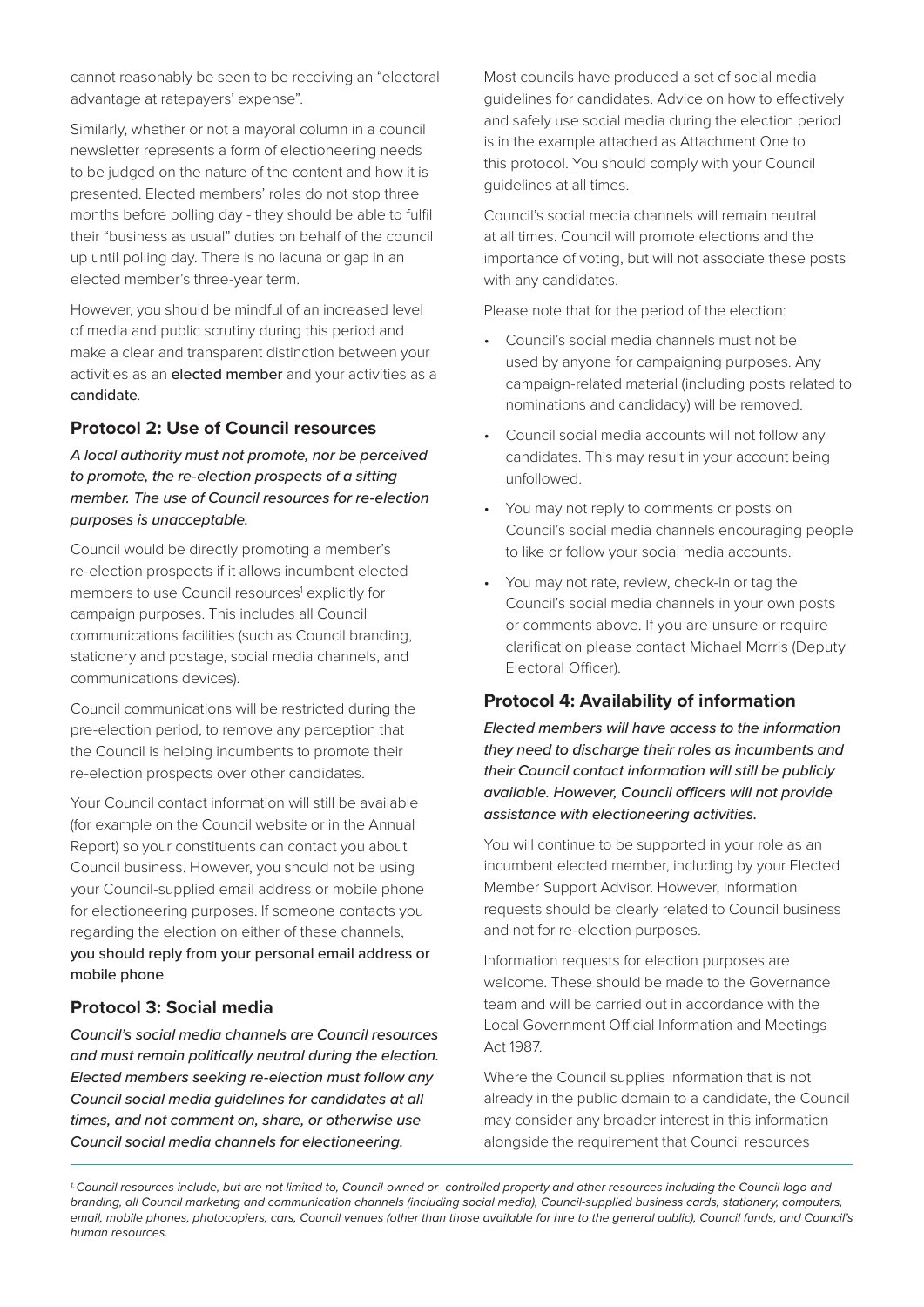are not used to give an electoral advantage to any candidate, and at its discretion make this information available to all other candidates.

### **Protocol 5: Use of Mayoral resources**

Council resources provided for mayoral use should not be used for any electioneering activities associated with any candidate.

If an incumbent mayor is seeking re-election a clear and transparent distinction will be made between that mayor's business-as-usual activities and the mayor's campaigning activities. An incumbent mayor seeking re-election will establish a separate office, with separate staff, for any campaigning activities at their own expense.

The incumbent mayor's office will establish systems and protocols to ensure that any information or other requests from the public, media, other elected members or council employees during the pre-election period are identified as either business as usual or campaign related and to ensure that these are kept separate and responded to appropriately.

#### **Application of protocols**

As an elected member seeking re-election, it is ultimately your responsibility to ensure that your behaviour falls within these guidelines.

If you are unsure as to whether a particular action or request is in breach of these protocols, you should seek advice from your Electoral Officer or Deputy Electoral Officer as soon as possible.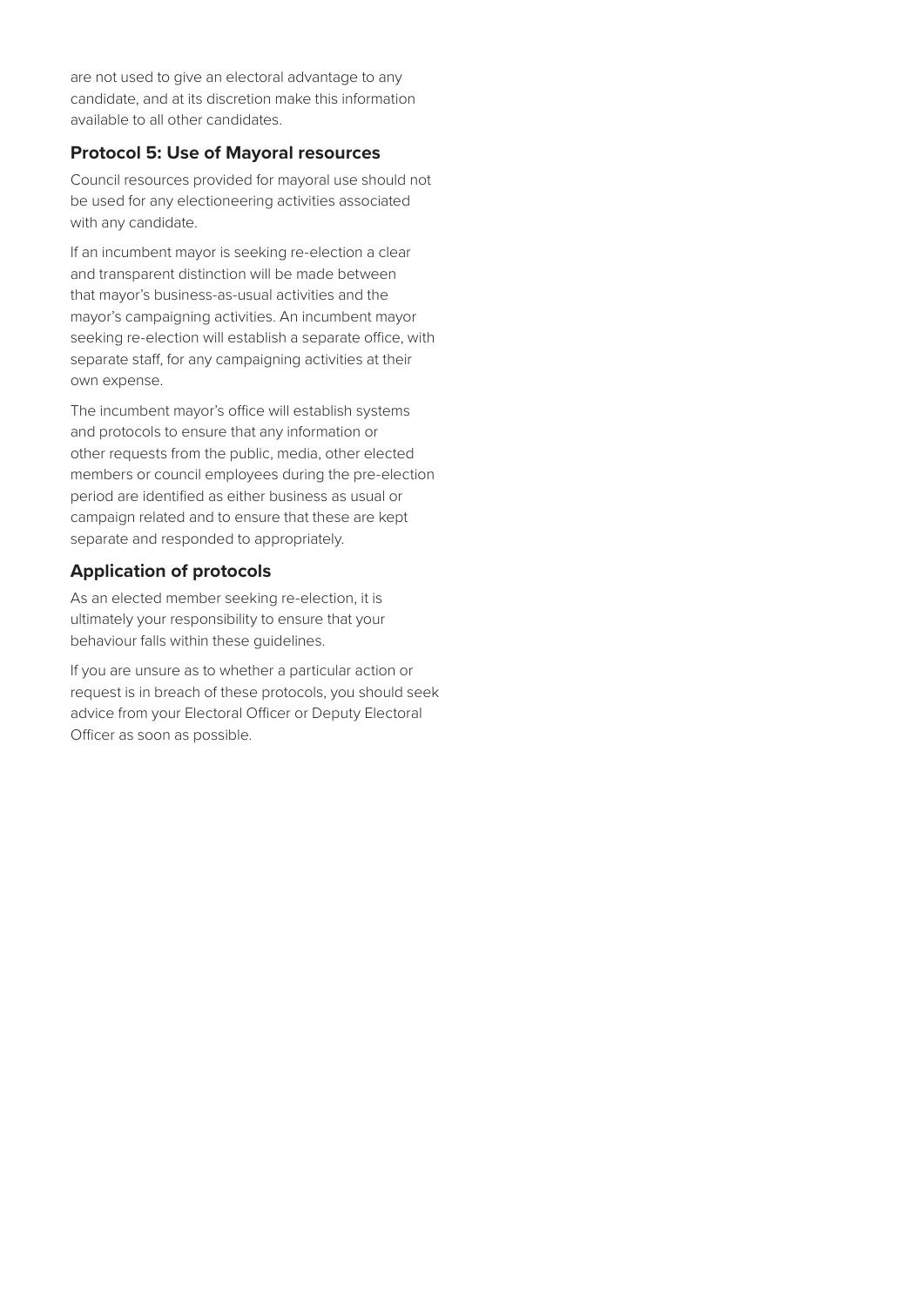# ATTACHMENT ONE

# Invercargill City Council's Social Media Guidelines for Candidates

## **Candidates must comply with the following guidelines for web and social media use and presence related to campaigning.**

## **Things to be aware of:**

- During the lead up to elections, the current mayor and councillors may be used in social media posts where it is appropriate and is considered 'business as usual' to use them. This may be in images or quotes.
- Election advertising, using any media, including social media, must identify the person under whose authority they have been produced, as per sections 113-115 of the Local Electoral Act 2001. This means in your profile photo/bio, you must have a statement saying that all content/images on your social media channel are authorised by you or your agent. You must include a physical address in the authorisation statement (not a PO Box, private bag or rural number), and you must not use the council's main office address.
- The Council's social media accounts (listed below), including but not limited to Facebook, Twitter, Instagram, LinkedIn and Neighbourly, are not permitted to be used as a communications channel by anyone (candidates or members of the public) for promotion, electioneering or campaigning. This also applies to all social media accounts owned by Council-controlled organisations.
- The Council's social media accounts are constantly monitored and any campaign related or electioneering content will be removed immediately.
- If Invercargill City Council already follows your public social media accounts, please note you will be unfollowed 3 months prior to the election date. This protocol is in line with the Local Electoral Act 2001.
- Any social media post made by anybody on a Council social media page related to their own or somebody else's nomination, intention to run for

Council, or election campaign, will be removed immediately.

- Candidates cannot reply to the Council's social media posts or share with a comment encouraging people to like or follow their own social media accounts or any other electioneering tool. Any posts that do this will be removed immediately.
- Candidates must not link their own social media accounts (if they are used for campaigning purposes) to the Council's social media accounts.
- Candidates cannot rate, review, check-in or tag the Council's social media channels.
- The Council's social media accounts will remain neutral. Invercargill City Council will promote elections and the importance of voting but will not associate these posts with any candidates.
- It is illegal for candidates to display their completed voting papers on social media, so please do not take a photo of your completed voting paper and post it on Facebook etc.